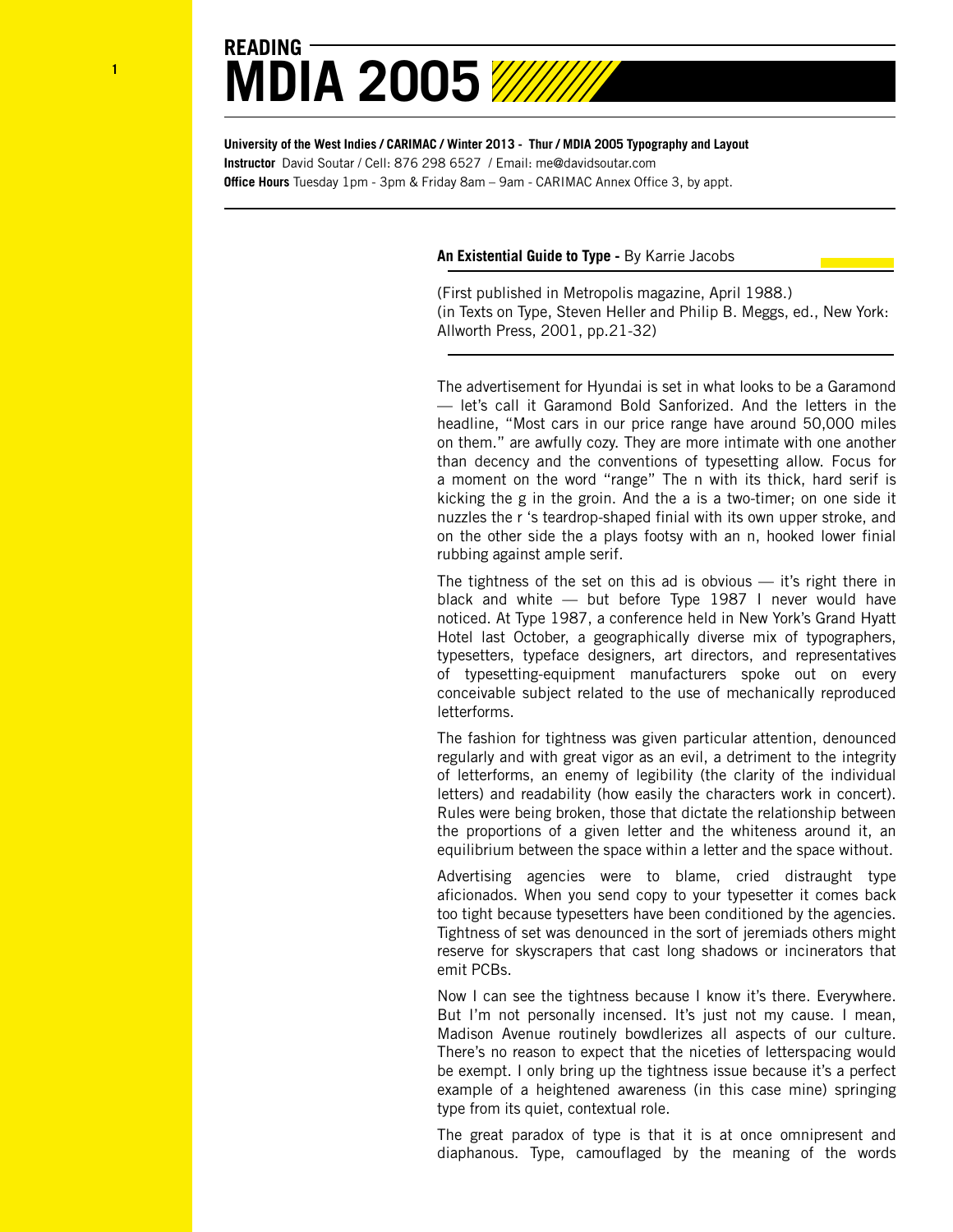it forms, is invisible. The text and the type  $-$  it's a perceptual conundrum, like the one about the forest and the trees.

I'm not professing indifference to the anatomy of letterforms or the characteristics that distinguish one typeface from another. When I concentrate on examining letters rather than on reading them, I can see the insouciant twist of a Palatino y's descender, the open, hungry maw of a lowercase Souvenir e, and the nicely tapered stems of a Bembo m. But letters, regardless of the grace of their individual forms, are designed, rigorously designed, to work collectively as words, and the abstract shapes of words, unless we are unable to read, are superseded by their definitions. If readers generally don't pick up on the differences between one typeface and another, it's because the face itself is transparent. Only the message is obvious.

Certain things work best when we are unaware of them. For example, it's only in the most extreme and unpleasant circumstances that we must pay heed to the beams that support the floors on which we walk or the mechanics of our city's water-supply system. Letters on the printed page are like that. If the design of a typeface, a text face, demands attention, there's a problem.

Type 1987 was sponsored by the Type Directors Club of New York and starred the world's best known living alphabet makers, including Herman Zapf, designer of Optima, Palatino, and Zapf Book; Adrian Frutiger, designer of Univers, Meridien, and Frutiger; Ed Benguiat, designer of ITC Souvenir, ITC Panache, and ITC Benguiat; and Matthew Carter, designer of Bell Centennial, ITC Galliard, and Bitstream Charter. Type users and fans of every variety participated as panelists, speakers, or simply as members of a very vocal and articulate audience.

In the garish, mirrored, and pseudocrystal-festooned carnival-of-thenouveau-riche milieu of Donald Trump's Hyatt, a gathering of those obsessed with the subtlest of details was staged. It was a conference about the nuances of line — the thicks and the thins, the angles and the curves, the edges hard and soft, the white areas corralled by ink. Here was a long weekend dedicated to the quantum mechanics of the printed word, the molecular structure of the language, and it had the potential to be as dry a dry night of barhopping in Salt Lake City.

But it wasn't.

Type 1987 transcended its specialized subject matter because the issues that were raised time and time again, often vehemently, were and are central to every aspect of every kind of design. Technology. The demands of the marketplace. The relentless urge to modernize. The siren song of trendiness. All of these things impact the shape and style of our ABCs as much as they impact architecture or the way we equip our kitchens.

Every stage of a typeface's life cycle was discussed, from the inception, the first inkling a designer has that there is something to be done with the alphabet that hasn't yet been done, to the conversion of a letterer's drawings into a state-of-the-art type font, to the published uses of a face as advertising, signage, or text.

How letterforms are treated between the time they are drawn (with pen and ink or on a computer screen) and the time they appear on the printed page was a subject brought up many times during the conference. Control was the issue. Do type designers have any control over how their output gets used, should they have control, and do they care? Some designers were sanguine, others fatalistic; at least one was, in one instance, nauseated.

During a panel discussion called "My God, What Do They Want?"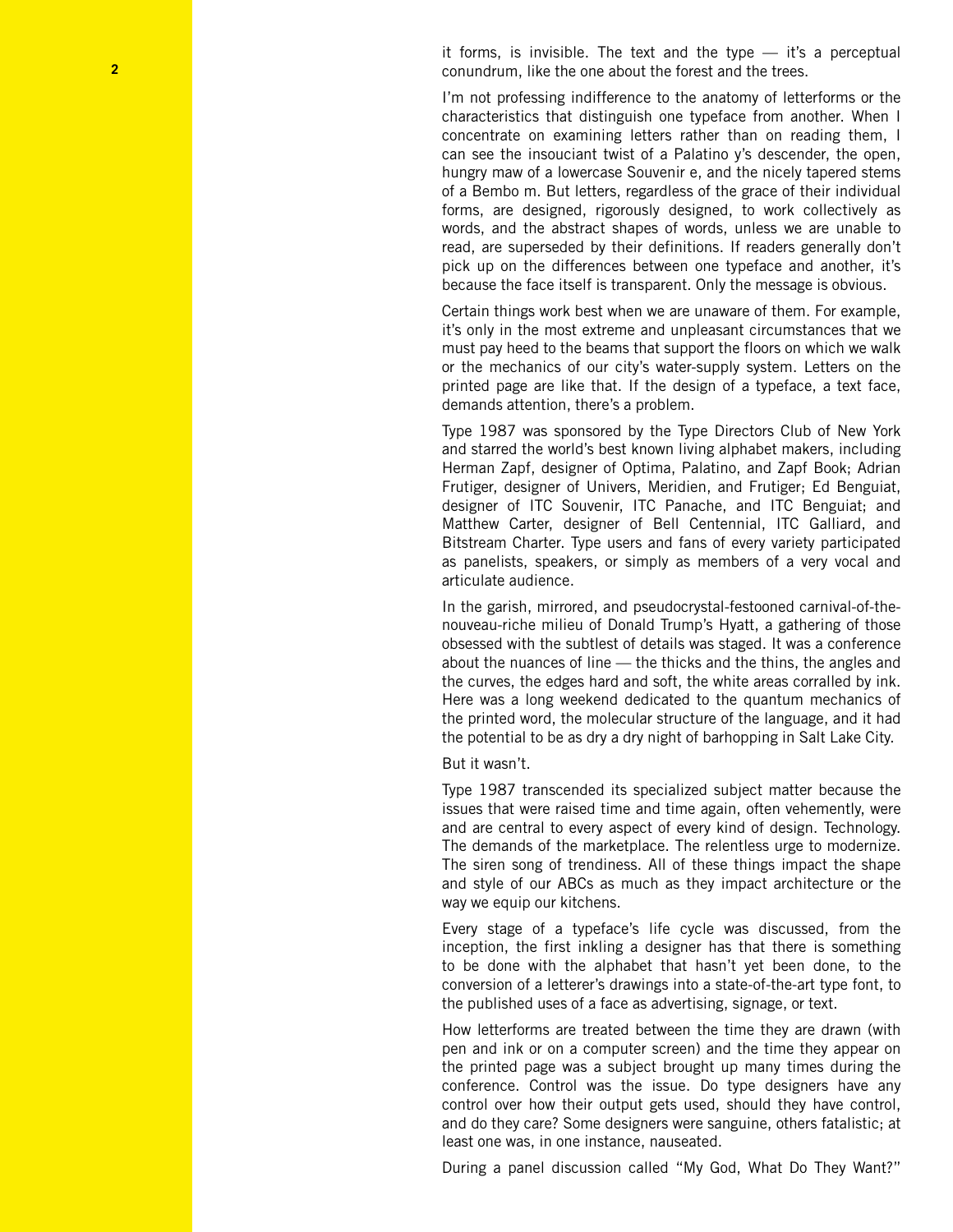about the relationship between type designers and type users, several creators of typefaces expressed resignation. Once the ink is dry on their drawings and the face is marketed, it's as much under their control as a child who has grown up and gone away to college.

"When I finish a face, I forget it," declared Adrian Frutiger. "I only see how good or how bad it gets used."

"Typography is not a police state," reasoned Matthew Carter. "No way can we control it. I'm tickled to see my faces used at all. My bête noir is people who draw curlicues on my script faces."

More troubled by the ways his type (or what passes for his type) gets used, Herman Zapf spoke about encountering a pirated version of his face, Palatino on a brochure for the hotel where the conference was held: "You need no scrambled eggs, no food for the rest of the day," he said. "Your stomach is so upset. It's a poor use of letterforms. Somebody copied my letterforms. If they did a good job it might be OK. The proportions are clumsy, there are additional characters you've never done that don't fit into the concept. This version has nothing to do with my original design."

All of the things that impact the designs of letterforms were debated. Historic faces resurrected and revamped for contemporary usage raised hackles, as did metal types "cleaned up" when digitized for use in computerized typesetting equipment. Adjustments, it seemed, were endemic. . . and controversial.

Early in the conference, at a panel discussion called "A Critical Look at New Typeface Design," Paul Hayden Duensing, the type critic for Fine Print magazine, spoke out against the practice of digitizing historic faces: "Digitizing Janson is like playing Bach on synthesizer," Duensing decreed, referring to the face that was first cut in seventeenth-century Leipzig.

"Bastardizing our heritage," is how Sandra Kirshenbaum, editor of Fine Print and also on the panel, described the process.

And there was a somewhat stagy but by and large earnest debate between conference organizer Roger Black, the former Newsweek art director who is currently designing a travel magazine for the highconcept clothiers Banana Republic, and designer Paula Scher, a New York partner in the firm Koppel and Scher who is well known for her playful use of historic influences and her full-throttle delivery of strong opinions. The subject was the International Typeface Corporation (ITC), a company organized in the early 1970s by design-community pillars like Aaron Burns and Herb Lubalin to license contemporary typefaces, combat piracy; and distribute royalties to those who deserved them. "Resolved: That ITC Is the Best Thing that Ever Happened to Modern Typography" was the point to be argued. Black was pro. Scher was con.

Black, boosterish as a vice-principal or a camp counselor, painted a picture of the late 1960s as a sad time in the world of type: "Foundries were dying. One by one all of the sources of typography for the last century were gone. We found our great old friends were not available to us. What we were getting were copies of old faces forced into new sizes, new raster patterns."

He lauded ITC's type library the almost universal availability of ITC faces, their publication of the quarterly magazine U&LC, and even their interpretations of historic faces: "ITC's Garamond is a peculiarly contemporary Garamond," Black opined. "It's not a bookish Garamond."

As the focus of her end of the debate, Paula Scher, not coincidentally, chose Garamond, a face first cut in the sixteenth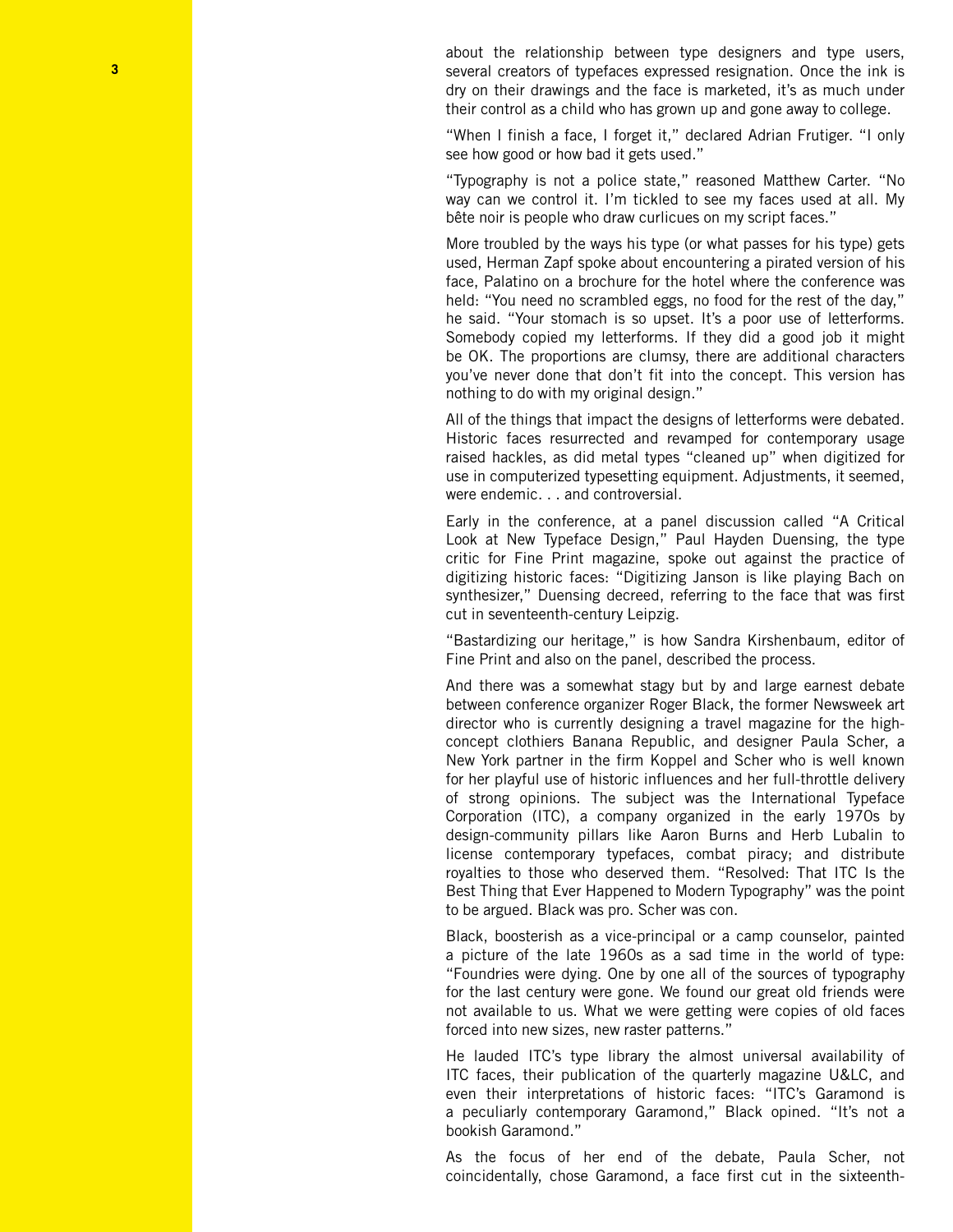century Parisian workshop of Claude Garamond but recut and sharpened sixty years after Garamond's death by Jean Jannon. Garamond in its many variations is one of the most used faces today and one of ITC's top three sellers.

"I can't disagree with 90 percent of what Roger says" prefaced Scher. "But redesigning old faces makes them [ITC] open to criticism." She showed two slides, one of ITC Garamond and the other of a Garamond out of a Linotype book. Two of Garamond's hallmarks, the peculiarly high waist of the lowercase e and the dainty loop of the lowercase a, had been normalized a bit, rounded out slightly, by ITC for their Garamond. "The problem with the new form is it's called Garamond and it's not Garamond;" argued Scher.

"We know they know better," she continued. "I'd like them to take it back, admit it, write about it.... ITC Garamond is the most popular face in the U.S. I used to hate it, but I've seen it so much I don't even know if I hate it anymore."

The loop of a small a, the counter of an e. They are tiny things, the smallest of small potatoes. But the whisper of difference between the a of one Garamond and the a of another, the precise angle of a serif, the ligature that allows two f 's to stand next to each other in a word — these tiny factors are what a typeface is about. Minute details give each letter its distinctive form, and the forms of individual letters give a printed page its color, the texture of lights and darks, the pattern of alternating thickness and thinness that varies from typeface to typeface. As nitpicky as Scher may have sounded, she wasn't being a crank. She was getting to the heart of the subject.

So much of the talk at Type 1987 concerned the permutations of letterforms, the bending of letters, the unconventional settings, and the alterations made in traditional typefaces for myriad reasons that I began to question what I believed to be true about type. I started to get ontological. I asked myself, "What exactly is a typeface?"

I know that the name given to a face — Futura, for instance —- is really the family name, and the family encompasses a variety of faces: Futura Light, Futura Light Italic, Futura Medium, Futura Heavy; Futura Extra Black, Futura Heavy Catalogue, Futura Extra Black Condensed — all of these weights and styles are typefaces in the Futura family. But that's not what I mean.

A typeface is distinguished by the tiniest of elements, but if those elements are changed, even a little, for whatever reason — the cleaning of a few crotchets from an old face to make it suitable for reintro- duction as a contemporary face, the easing of certain angles to make a face more sympathetic to the popular 300 dot-per-inch resolution laser printer, the addition of a couple of lines to make a face into a trademark for a particular brand's advertising — is it still the same typeface? Is it still a member of the family? Should it be? Given that all the aforementioned practices are commonplace and the very ele- ments that make a typeface identifiable can be altered, then what exactly is a typeface?

Physically, artistically, practically, are typefaces what they used to be or are they something less concrete? Or have typefaces always been mutable? Is it possible that because typefaces are disseminated more widely now than ever before and because our methods of storing information are much more sophisticated now than ever before, type is actually less in flux today than it was in the days when letters were cast in solid, invincible metal?

A gulf made wide by time and technological momentum, has opened between the day when type was a chunk of metal you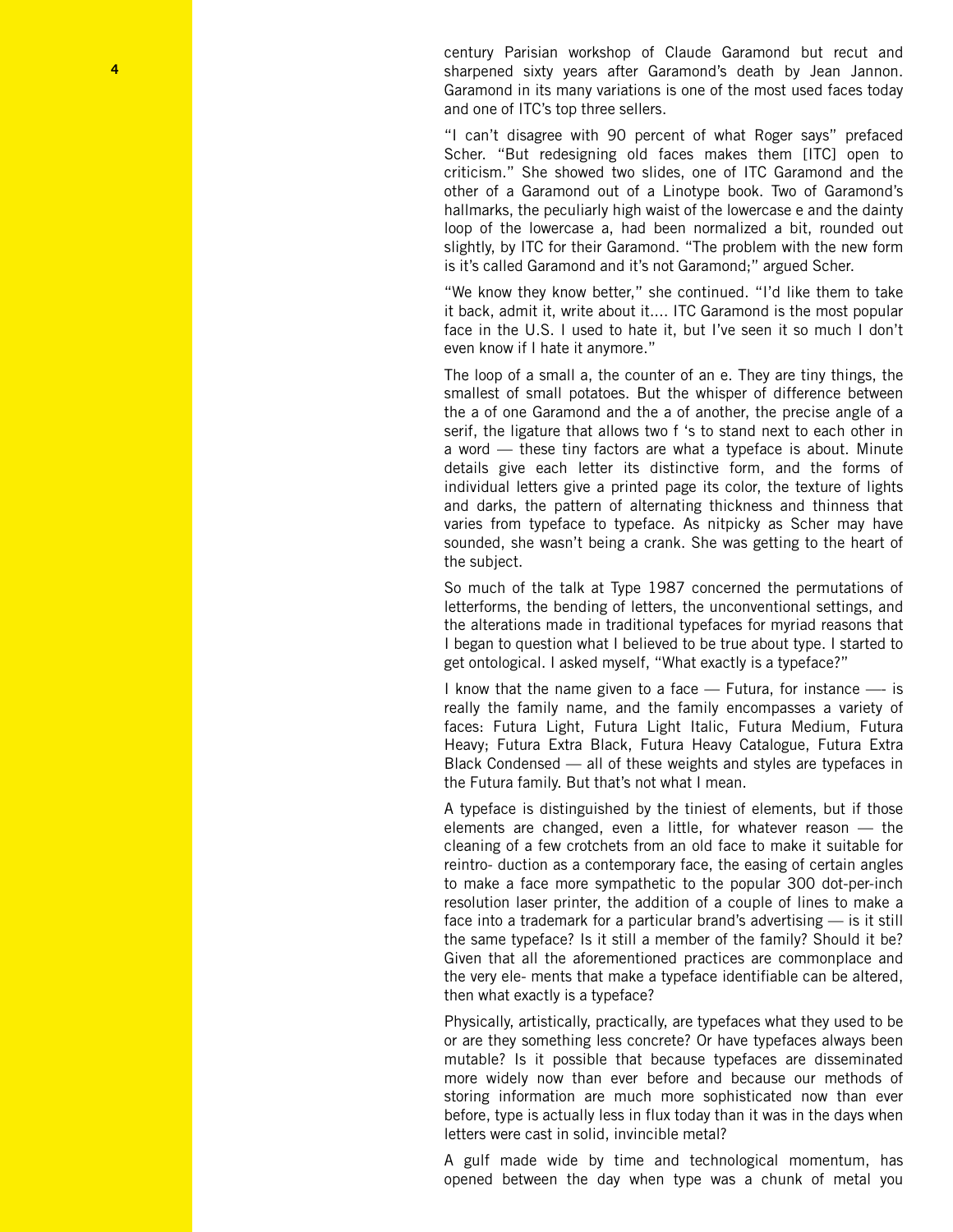could hold in your hand or toss like a stone and today, when type is as insubstantive as a ghost. Letterforms are ethereal, invisible, a mathematical arrangement of digital bits. Bits. For each letter the computer says yes or no, or more accurately black or white, thousands of times.

And in a way the digitization of type is perfectly logical. After all, what is a letter on the printed page but a binary equation of black and white?

What emerged at Type 1987 was a confrontation between the purists and the technoids: designers, small-press operators, and miscellaneous type fundamentalists insisted that letterforms have degenerated since the extinction of hot type. They argued that the only true typefaces were on sturdy chunks of lead alloy placed squarely, shoulder to shoulder, on a galley, allowing no real flexibility in spacing and offering no opportunity for setters and renegade art directors to go astray. No reshaping or reproportioning the letters. No squeezing, no bending, no overzealous kerning, no fooling around.

The computer enthusiasts, on the other hand, exuded optimism and boasted of a world filled to over- flowing with more and better faces. They conceded that letters may once have been blurred, stretched, and misshapen by flaws in early photolettering and computer typesetting systems (systems that, for example, reduced and enlarged type photographically to a great range of sizes from one or two size of fonts, wreaking havoc with proportion) and that computers allowed typographers a freedom that simply didn't exist in the days of metal type: the freedom to overstep the bounds of taste. They argued that any messes made by slightly sophisticated technology would be mopped up in the future by very sophisticated technology.

So what is type? The question turns out to be more appropriate and the answer less obvious than it would appear.

For instance, what exactly is it that the International Typeface Corporation supplies to its customers? Well, they give permission to companies that manufacture typesetting equipment - Linotype, Compugraphic, Berthold, etc.  $-$  to offer ITC typefaces like ITC Bookman, ITC Avant Garde Gothic, or ITC Galliard to their customers, the type shops, for use on their machines. Type shops purchase the font for a given face and pay the typesetting-machine company the asking price plus a \$30 royalty, which goes to ITC. (On photocomposition machines the font was a filmstrip with all the letters, numbers, and symbols for a given size of typeface on it, and now for digital machines, the font is in the form of a floppy disk encoded with the numerical information needed to produce letterforms.) What do those equipment manufacturers actually, physically receive from ITC when they license a face? Sometimes absolutely nothing.

ITC buys original typefaces from designers or commissions adaptations of historical faces. They have a review committee chaired by ITC's executive vice-president, Allan Haley Other members of the review board include one of ITC's founders, Aaron Burns; Colin Brignal, the type director for ITC's parent corporation, Esselte Letraset, in London; Cynthia Hollandsworth, who heads a design studio that develops typefaces; and Erik Spiekermann, a German type and graphic designer known for, among other things, writing Rhyme & Reason: A Typographical Novel.

The board evaluates unsolicited submissions and discusses what sorts of typefaces ITC should commission. "A large degree of our faces in the past were sort of like choosing strawberries. We get them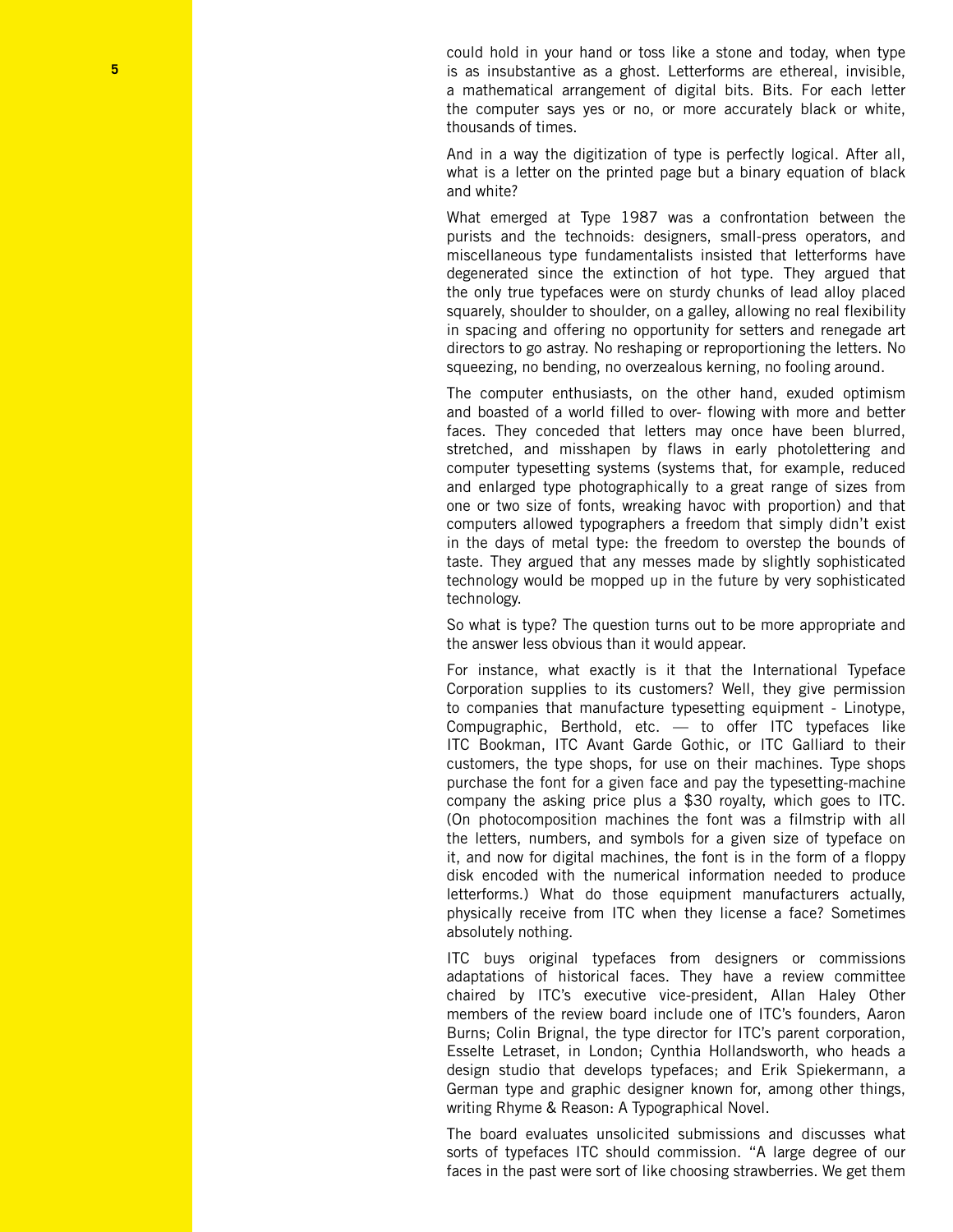in and we say, that's a good one, that's a bad one, that's a good one;" notes Haley in an interview at ITC's New York headquarters.

The board has begun to take what Haley describes as a "more proactive" role, discussing what sorts of typefaces would fill needs in the marketplace or in ITC's library Haley offers an example: "With all of these things, with laser printers and such, so many people are now sending letters that are set in type. You get a letter that's in Palatino or you get a letter that's in Souvenir. At first we thought that was kind of neat. After looking at it you realize there are some good places for laser printers, but to put type in letters maybe isn't the best thing to do. They tend to look like brochures or catalogs rather than letters. So we're talking with a number of designers to create a typeface that is something better than a typewriter face and yet doesn't look like a flail typographic face." ITC, like other developers of typefaces, is trying to capture the new market, the desktop publishing market, the business people for whom buying a typeface for their office equipment is a new concept. Haley sees this better-than-type- writer face as part of an educational process, an initiation into type. "It"s sort of a step for someone up to using full typography."

Another face the ITC board might commission is a sans serif that doesn't "lack humanity" They're talking about getting a designer to overhaul Edward Johnston's London Underground type or Eric Gill's Gill Sans, two singular and quite famous faces dating from 1916 and 1928 respectively.

When evaluating a design the board first reacts to a face's beauty Then comes a debate about tricky distinctions: Their goal is to find a typeface that is "sufficiently different from other typefaces that an unsophisticated user would readily distinguish it from other designs. Yet, another requirement is that the design not be so unique that its usability is impaired. There's a fine line between unique and overpowering, a line to be approached but not crossed."

Once the board has decided that the face in question is beautiful and different enough to be told apart from existing faces but not dramatically so, they analyze a face's value as a text face — the way the letters sit together on the page, its readability and legibility. A designer must submit the word "hamburgerfonts" in capital and lowercase letters in four weights of roman and italic letters. After a successful "hamburger-fonts" test, the designer is paid to draw a complete alphabet of roman and of italic letters, numerals, punctuation marks, and accents, which ITC uses to create text samples.

If a face survives the successive levels of scrutiny, it may become one of the four type families that ITC releases each year. The face's designer then draws the two most extreme weights in both roman and italic, the lightest and the boldest. ITC sends those weights off to URW the German maker and operator of type-digitizing equipment. URW creates from the weights provided as many intermediary weights as are desired. The computer interpolates, thickening the letters' strokes and adjusting the proportions as the typeface family grows. Between the designer's "Light" and "Heavy" the computer draws a Book weight, a Medium, a Demi, perhaps an Extra-Bold. Hundreds of characters now exist that the type designer didn't draw.

The interpolation of type weights seems like a miracle to some type designers and a scam to others. Ed Benguiat is a prolific New York designer whose lines have a peculiarly idiosyncratic way of swelling and bending, whose looped letters are often unusually voluptuous. He is appalled by the idea of drawing on a computer ("because a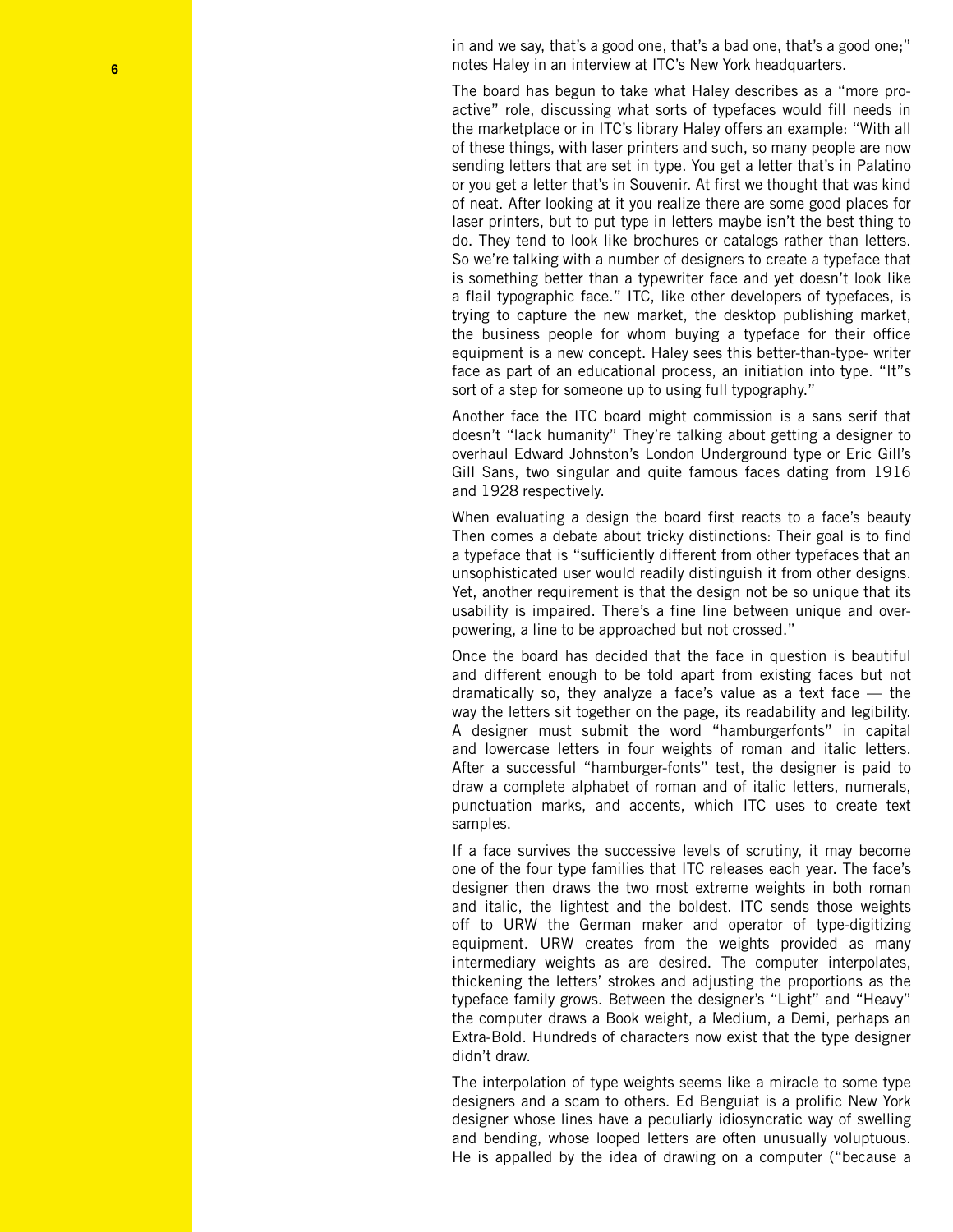computer doesn't have a heart") but is warming ever so slightly to the idea of having a high-powered electronic draftsman in Germany draw his medium and demi-bold weights. "I don't like it, but they do it. And I watch them."

Benguiat notes, "I used to spend a year drawing a typeface. Now with URW doing it, I can spend six months and they can draw the ones in between."

So what does ITC supply to those typesetting-equipment firms that license their typefaces? "What they used to get was black stuff on white paper," answers Haley "Prints that allowed the Linotypes of the world to make a font."

That's clear-cut and easy to picture. ITC gives its licensees big black-and-white glossies of all the char- acters. Except that's not necessarily what they do anymore. "So what they buy is a trade name," Haley adds. "A trademark name and a proven brand-name product is really what they're buying."

But the product. What then is the product? Does it have a corporeal form or is it just a nonsubstantive something that gets passed from ITC to "the Linotypes of the world" to the multitudes of type shops to the consumers of type? Is type a virus, spreading far and wide without a medium, without weight?

Well, yes, in a way it is.

Says Haley, "Physically they get nothing that they can put their hands on. If they do their own digitizing we can supply them with analog artwork, prints of the letters. Companies like Xerox, IBM to some degree, do their own digitizing, so we would supply them with the product they need to create a font.

"With Adobe, which makes the fonts for the Apple Laser Writer, there is no physical thing which passes between us and Adobe. They license faces from us. They have a contractual agreement with us. They say, we want to put ITC Souvenir on this printer, what is the royalty? We negotiate the royalty and that's all. They buy digital data from Bitstream or Linotype or URW."

Then it is like a virus? "With new designs it almost is;" admits Haley.

The historical continuum of type from raised letters on metal blocks to the winking of a microchip is embodied by the Cambridge, Massachusetts, headquarters of Bitstream, a company that is described by its principals as a digital-typefoundry.

Bitstream's location seems to be a consciously symbolic choice. Yes, it's in the part of Cambridge adjacent to the Massachusetts Institute of Technology one of many high-technology firms nourished by the proximity of so much scientific brilliance. But it's housed in a corner of an old brick building that once was the home of the Athenaeum House printers, and a statue of Athena, patinated and wise, stands on the roof surveying the Charles River. Matthew Carter, whose own career as a type designer spans the transitional period from the wane of metal through photocomposition and into digital, and who is the son of a type historian Harry Carter, was one of the company's founders and is its vice-president of design. He designs his own faces and oversees all the work that has to do with the typefaces themselves. And Carter, perhaps more than anyone else, seems to straddle the two sensibilities present in the type trade; he is a type buff who has also made a point of appreciating and understanding the metamorphoses. In the lobby of the Athenaeum House, in what is now an arcade of sorts, Carter points out where the inky printing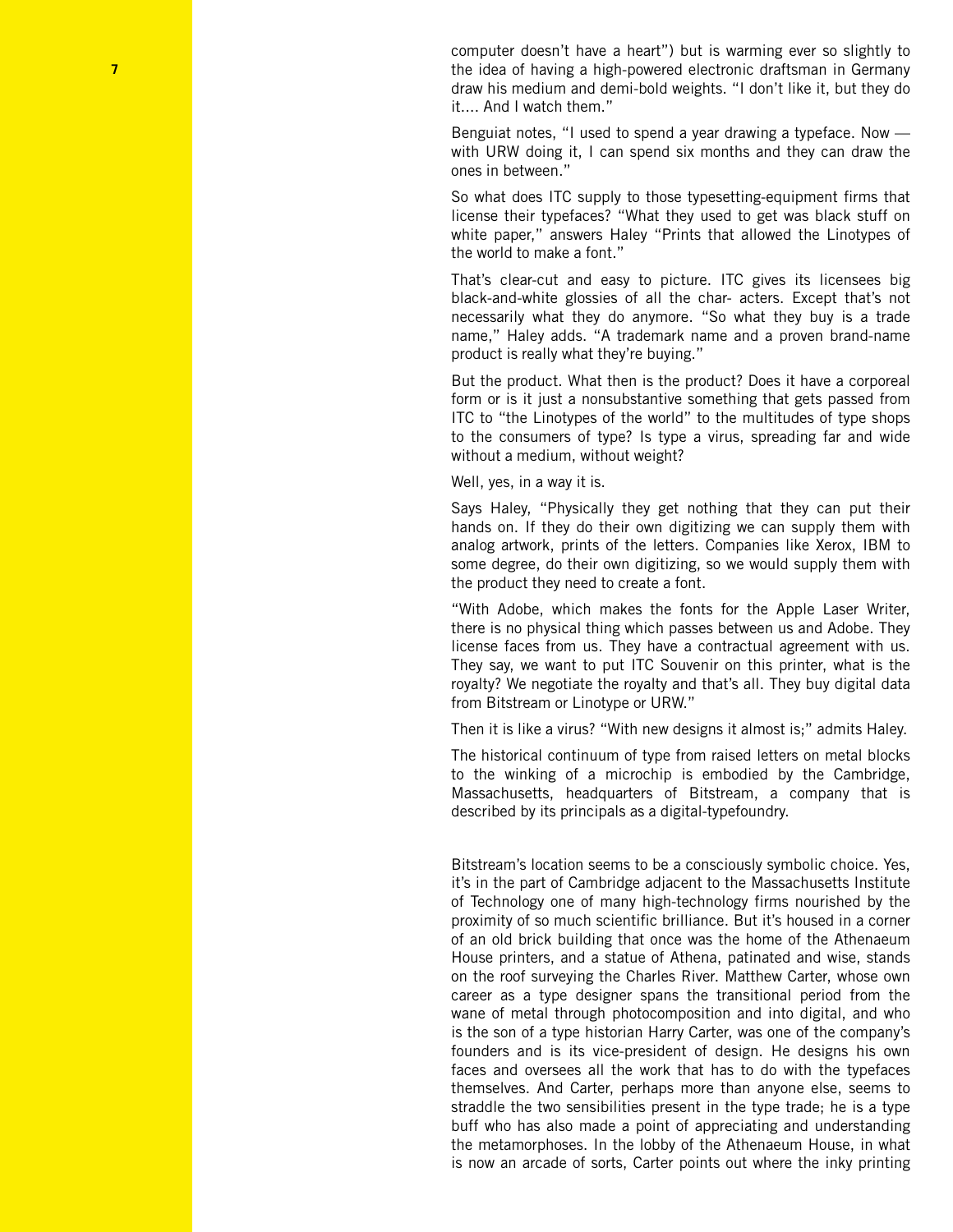presses once labored, where the doors once opened to allow the delivery of hunking rolls of paper.

At Bitstream you don't see much paper or ink. And the type they design is geared toward the compact printers of desktop systems rather than the big presses of traditional publishing.

I imagine that real typefoundries — the places where punch-cutters hewed letters from steel, where matrices were formed from copper, where type itself was made of lead were loud, hot, smelly, noisy places. Bitstream, the digital foundry; is characterized by a palpable hush, a steady white noise, and quiet lighting. The main work area is a large, high-ceilinged room full of men and women working intently in the glow of oversize terminals typical of Computer Aided Design (CAD) systems. It feels as if the electronic impulses used to code alphabets were also in the air, enriching and charging the atmosphere like domesticated lightning.

What they actually do at Bitstream is connect-the-dots. These newage type designers spend their time producing legible forms by inputting key points of each letter's exterior and letting the computer pro- gram they work with fill in the interior. They digitize.

Bitstream was founded in 1981 to make type for the growing field of electronic word-processing systems, systems that both upgraded the kind of type used in office situations and provided an alternative to hiring a typesetter when something fancier than IBM Selectric type was needed.

"The reason we started the company is that companies coming into this business, laserprinter manu- facturers or personal computer manufacturers or whatever, need type," explains Carter. "And for competitive reasons that aren't hard to imagine, the older established typesetter manufacturers were very reluctant to license type to what they saw as competitors."

Bitstream was uniquely positioned as the only major manufacturer of type that wasn't in the business of manufacturing typesetting equipment. Bitstream makes typesetting software but not hardware. They create bitmaps.

A bitmap is a structured collection of dots, a guide to exactly where each dot goes when a printer prints a letter. Each letter has its own bitmap. Each letter in each point size has its own bitmap because larger characters require more dots than smaller characters. This is a lot of information for a computer's memory to store. What Bitstream has done recently is issue a product called Fontware, which allows someone with a desktop publishing or word-processing system to specify a type family (any family within Bitstream's library), a point size, a weight, and a style (roman or italic), and further to specify what kind of screen or printer will be displaying or spitting out the type. Fontware then supplies a correctly proportioned outline for that face and point size and formulates the necessary bitmaps. All of this information is stored on a floppy disk, which can be thought of as a font. (In the days of metal type, the word font was used to describe a collection of all the letters, symbols, and figures that would be needed for a specific typesetting job. Now it simply refers to a typeface in a given point size contained in some way: on a filmstrip, on a disk, in a computer system's memory as a file.)

If Bitstream is issuing a design, historic or contemporary, that was first drawn or printed on paper, they take the analog version, the familiar black on white, and mark strategic points on the letter, then scan the drawing with an electronic "puck." The letterform, as it appears on the screen, is then corrected by manipulating those points. At a Bitstream work station you might find a resident type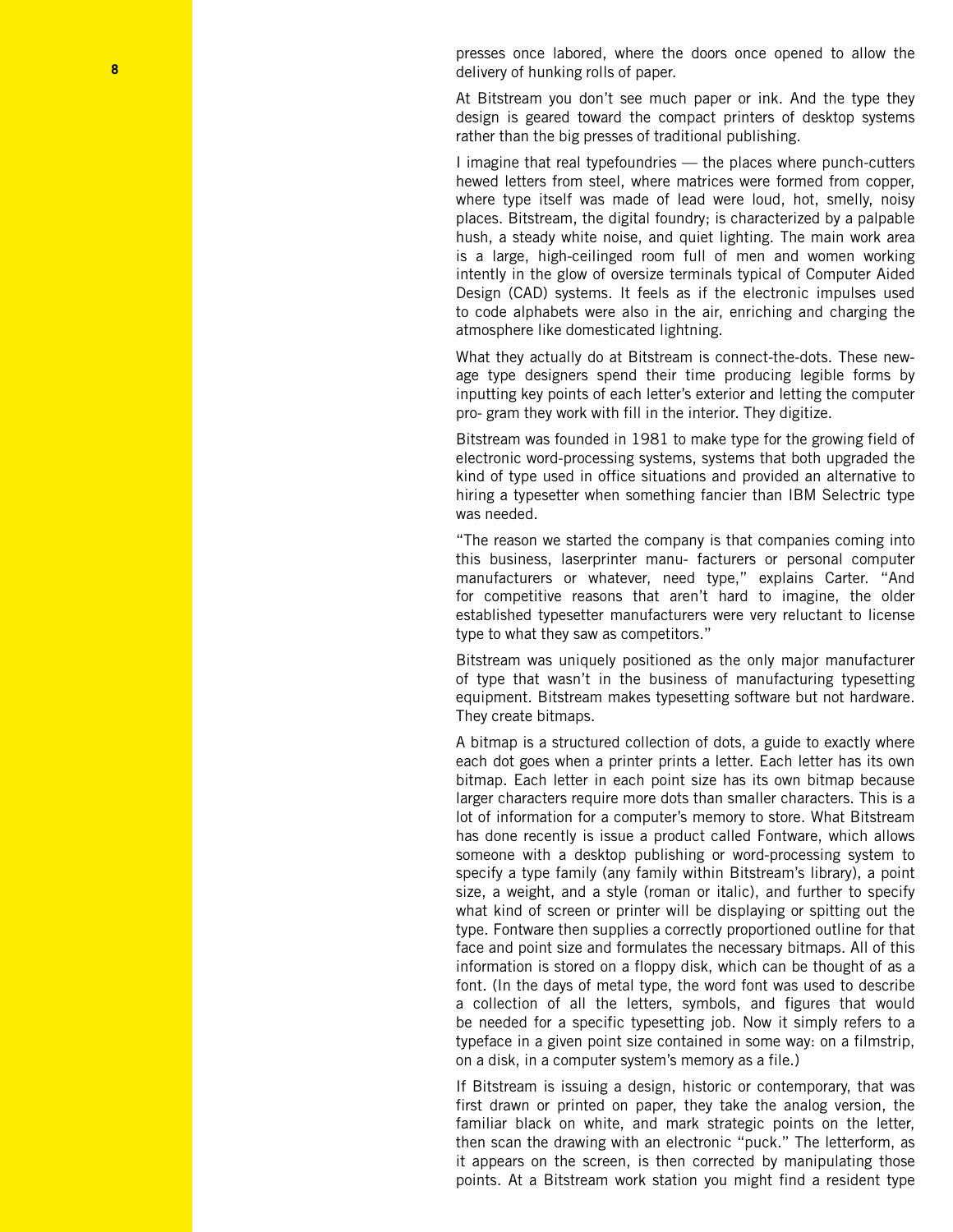designer transfixed by a mosaic of electronic tiles that closely resembles the letter g. Slowly, judiciously, the designer turns one tile on and another oft; trying to correctly imply the smooth curves of the letter's ideal form. The object of this game is to approximate the letter in such a way that a computer-linked printer will respond by assembling a tight raster (the parallel scanning lines put out by a laser printer) configuration that, to the naked eye, looks like a solid blackletter rather than a jagged arrangement of dots.

Here we have come back around to the issue of technology's impact on the integrity of type. How well does a bitmap impersonate a letter? The answer varies depending on the resolution of the printer and, more than that, on whom you ask. At Type 1987 there were people who would look at a Q or B generated by a laser printer and see the Odessa Steps. They complained of angular jots where angular jots shouldn't be. Others claimed that the ultimate result of typefaces, particularly the classic ones, being digitized was an unfortunate breed of perfection. Little quirks and peccadilloes of early faces were being cleaned up in the same way that historic buildings are cleaned up by renovation. Something is gained and something is lost.

On the other hand, Bitstream may actually be incorporating typographic quirkiness on their design agenda. A Bitstream brochure claims, "Existing typefaces that have been distorted over the years to fit out-of- date typesetting technologies have been reexamined and restored to their true form."

Carter's career began in the 1950s when he served an unofficial apprenticeship at a typefoundry in Holland, and his early experiences with metal type gave him a broad perspective on the issue of tech- nology and type. "The reason I'm glad at the end of a day that I spent that year working in the tradi- tional techniques is that it demystified them for me," says Carter.

Carter denies that metal type had an "indefinable quality" that subsequent type technologies lack. "I don't feel that everything ground to a halt at the end of metal type," Carter remarks. "I think that there is no real truth to materials."

Does a type designer attuned to the current technology (whatever the current technology happens to be) let his knowledge of that technology's limitations and attributes play a role in design? For Carter the answer is yes. And the answer is also no.

"Consider the difficulty of designing a typeface: Let's rate it ten on a scale (of one to ten). By difficulty I mean the things that are always difficult about a type design or always important about a type design — making all the letters look as though they're the same size, spacing them right, getting the rhythm of it, the weight, and all those things. I would say that the technical consideration, whether you're doing this for digital techniques or cutting it in steel or engraving it in stone, rates about two or three on the same scale."

Carter is well aware of the eccentricities of the laser printer, the fickleness of the raster: "That coarse resolution of the verticalhorizontal axis of the raster means that there are 29 some faces that it doesn't really do very well," he admits.

Typefaces, according to Carter, that are not quite perpendicular to the horizontal scanning of the raster, those that list to one side or the other by several degrees, are liable to be marred by the laser printer. "That's hell," Carter explains, "because you get very coarse steps up the letters where it crosses from one raster line to the next.

"Similarly, there are typefaces that have very slow curves, very flat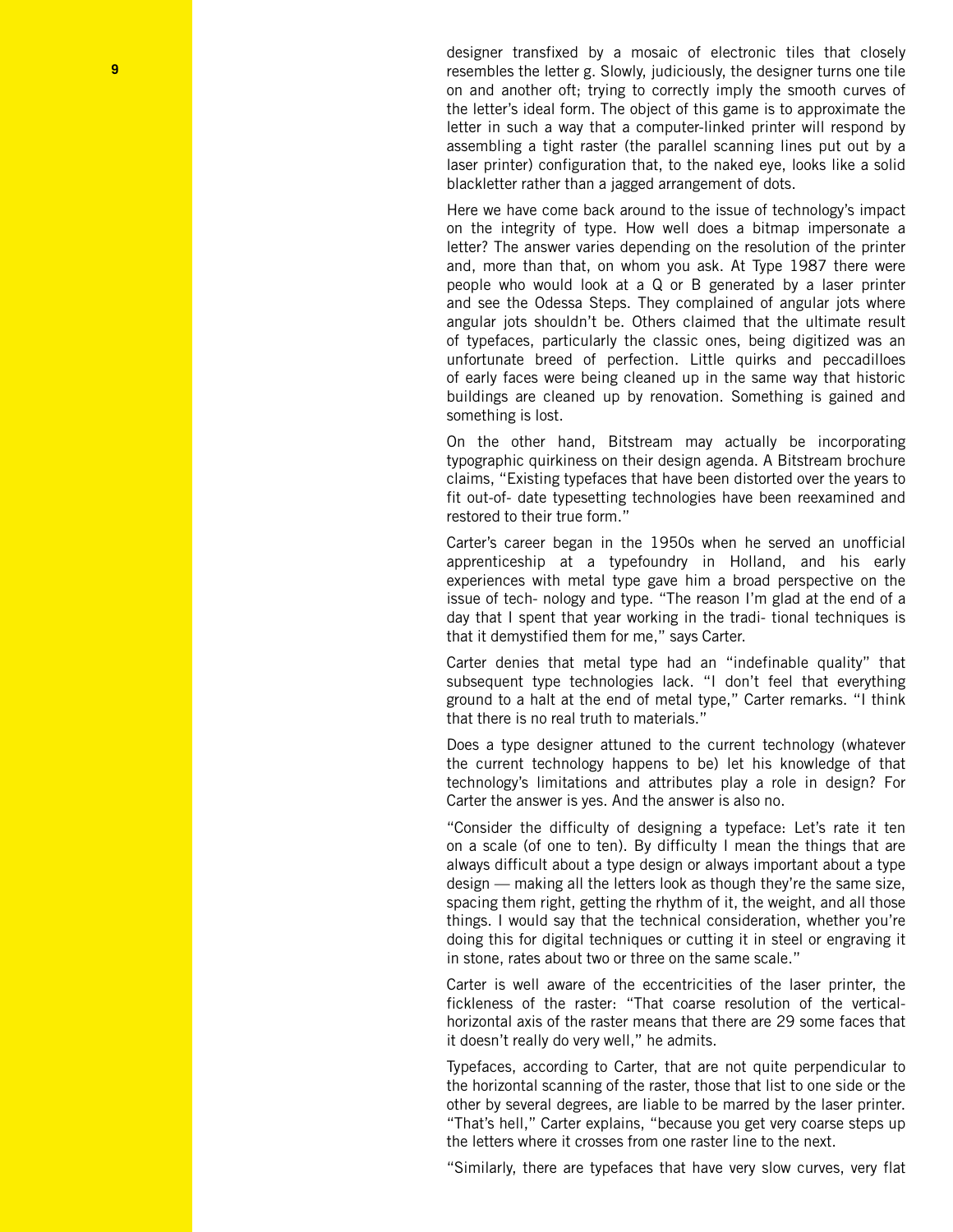curves. There again, because of the coarseness of the raster, it's hard to reproduce them well."

Carter has designed faces that are beautiful (Snell Roundhand, a cursive, but not a florid one); exactingly practical (Bell Centennial, the telephone-book face); and faces that are both aesthetically motivated and apt. Charter, for instance, is specifically designed to perform well at 300 dots per inch, the resolution of a common laser printer.

Carter explicates: "It's a rather simple letterform. It's uncluttered, uncomplicated. It's a serif type, so it already has a degree of complication. It's simple partly for the reason that various kinds of curves don't lend themselves to laser-printer resolutions. If you could avoid them it's probably no bad thing to do that. Also it's rather economical in digital data to store. That's not always a very important point, but sometimes there are constraints on computer memory when it comes to storing fonts. And because of certain simplicities in the way Charter is drawn, it minimizes the amount of digital data that is actually needed to represent that typeface.

"I had in mind the kind of printing that gets done within businesses, even this one. We've got it on all the laser printers here. So it's sort of readable and unfancy and straightforward."

While technical concerns may be low on Carter's scale of design difficulty; they are a consideration. At the same time he warns against tailoring typefaces to whatever equipment is in vogue: "If you aim a typeface at a particular technology; you're really designing a self-obsoleting typeface.

"When I first got involved in photocomposition in the early 1960s, at that stage of the technology it was very common to use as an image source a spinning disk, a negative disk which was rotated within the machine. The way you captured characters was to expose them photographically with a very fast flash of light. But in those days the flash lamps weren't really fast enough to freeze the letter. So you'd have sort of a trailing edge, a smudge, on the letters as they appeared on photographic paper, and this tended to clog up letters, like cap W's or M's, which had oblique lines meeting at rather acute angles. So we used to try and avoid that by opening these angles up and doing various tricks in drawing the letters to hide the effects of this sort of halation.

"The next thing that happened was some bright engineer speeded up the flash time or put a filter in the optical part and corrected it. Suddenly all these letters, which did indeed go partway toward compensating for the imperfect technology; looked very strange when perfectly reproduced. So there you are. You've obliged the engineers by trying to solve a problem, but the engineers are smarter than you in the end and they fix it themselves and that's happened to me so many times....

When Paula Scher stands at the Podium and accuses ITC of undermining type's heritage, she's not simply quarreling with the fact that they've redesigned traditional faces. The larger problem is that ITC faces have a way of muscling out the faces from which they were adapted. ITC faces are widely and intensively distributed to the manufacturers of every brand of type-setting equipment. In the largest of cities, a designer has a great many type suppliers to choose from. If she doesn't want an ITC Garamond, she can get a Berthold or a Linotype version. But in a one-typesetter town, the odds are that the local type shop will offer mainly ITC faces. The distinctions between Garamonds then become moot. ITC Garamond is Garamond.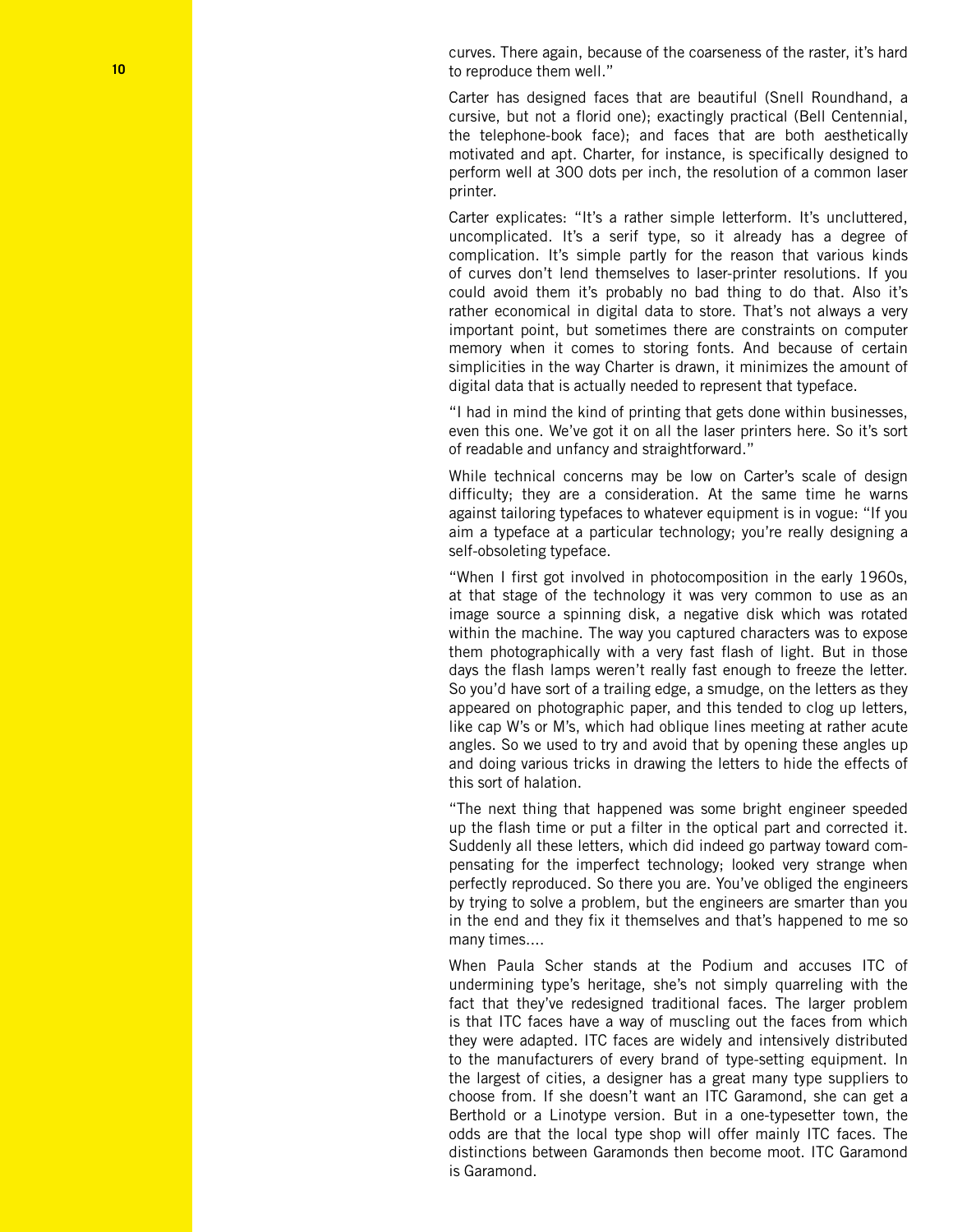Distribution is one issue; taste is another. Historicists like Scher are acutely sensitive to classic typefaces being remodeled by contemporary design clichés, whether of the simple-is-good ethic or the decorative style associated with the "New York School" designers like Lubalin, Benguiat, or Glaser. Today's clichés are omnipresent and infuriating, but the clichés of the past are either endearing or invisible to a con- temporary critic.

It's not nostalgia exactly that colors our vision of past design but an absence of critical context. What has survived from the past — whether it's a type design, an advertising poster, or a piece of industrial design — exists in a vacuum. It has been jettisoned from its cultural context. A typeface from a hundred years ago is a time traveler, so we don't always question its credentials, we don't ask whether it's the best of its day. We like it because it's here. And we don't want the survivors of the past to be corrupted by the present.

Actually, Allan Haley alluded to this problem: "We get accused of having a look, an ITC look. When we first created typefaces there were a group of designers that worked for us or with us that came out of the New York advertising, lettering school. They had a look. We came out with typefaces that had a feel to them, a look to them that was successful." ITC became a magnet for a certain sensibility, success feeding on success. Says Haley, "It kept repeating on itself."

Nonetheless, Haley insists that ITC is conscientious about conserving the history of type and argues that the adaptations ITC markets are consistent with that history: "Type design," Haley contends, "is a history of adapting. Garamond adopted his designs from Manutius, and Plantin adapted his designs from Garamond, and Times Roman is based on Plantin. It's all there. It's been traditional with the industry Helvetica is based on Akzidenz. Grotesk is based on...."

Several years ago ITC hired type designer Tony Stan to redraw Goudy's University of California Oldstyle, a typeface Frederic Goudy created in the late 1 930s for that university's press. The differences between the original and revised roman faces is slight — there is something about the quality of the line — but certain italic letters - U, Q, Z - are clear departures in Stan's family, which was dubbed Berkeley Oldstyle.

"University of California Oldstyle was done in metal type and several years later Monotype brought it out only in metal;" says Haley "We always liked that design — that was some of Goudy's better work — but it was a very small family and you really couldn't use it and couldn't get to it, so we went to Tony Stan and asked him if he could create a face with the feeling of that face. If you had Berkeley Oldstyle on one side of the room and University of California on the other and you couldn't look at them at the same time, you might say, 'Well, they're pretty much the same face'; but if you put them side by side they're very different."

The transformation of University of California Oldstyle to Berkeley Oldstyle can be read as a case of ITC playing fast and loose with type's heritage, but ITC didn't invent this strategy For instance, the Times of London back in 1930 instructed Stanley Morison, typographical adviser to the Monotype Corporation and the Cambridge University Press, to draw a modernized version of the typeface Plantin, one with sharper serifs. Morison did this and spawned Times Roman.

ITC adapts a face rather than replicates it for the same reason the Times of London remade Plantin — to make a face of their own. With ITC, though, it goes deeper. The company was founded by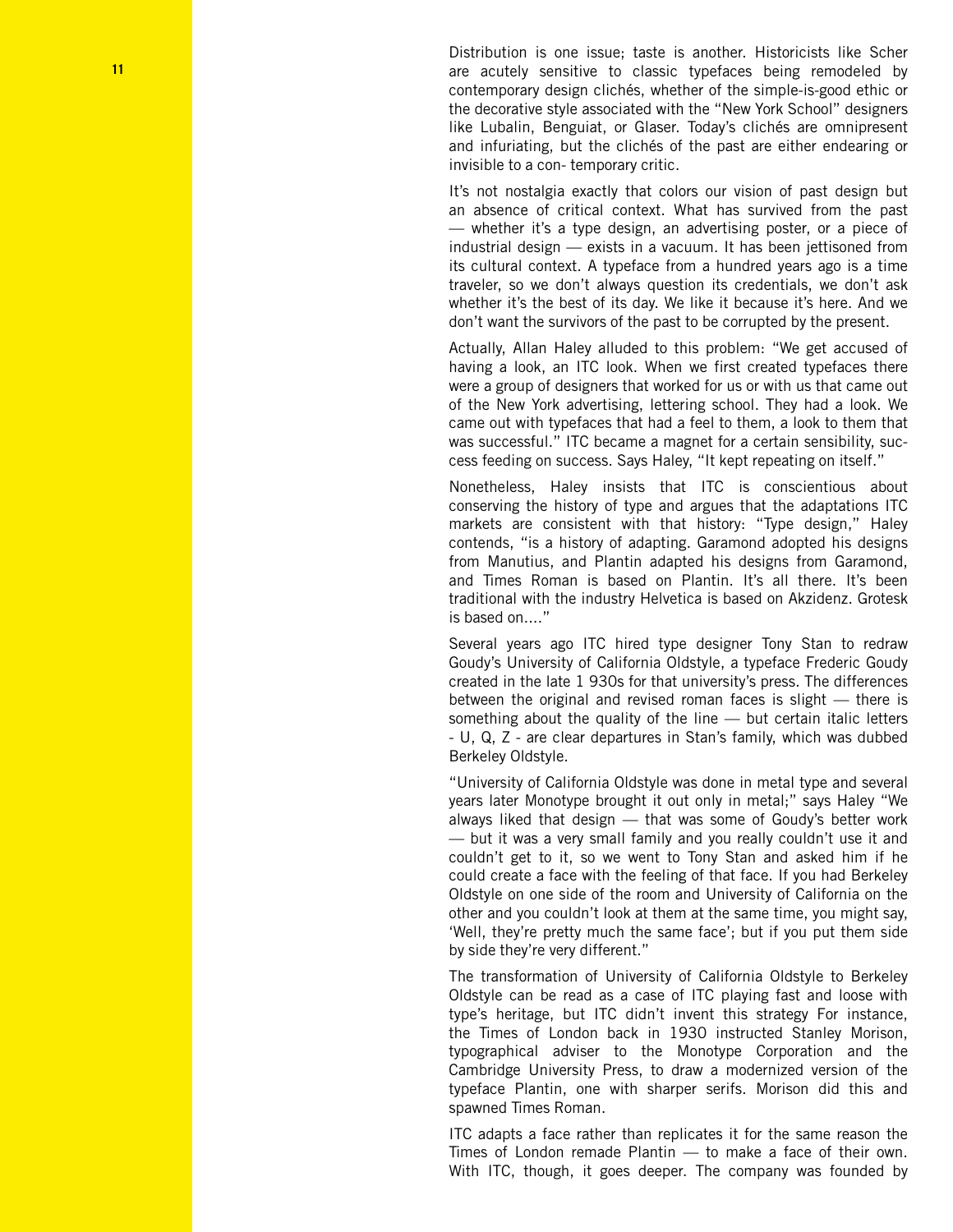contem- porary type designers to supply fashionable new faces to a voracious advertising industry and, more- over, to guarantee income from their own designs. If ITC reproduced an unadulterated version of a venerable face, a face in the public domain, how could they call such a face an ITC face? How could they demand a royalty for it? They couldn't. So ITC, if they are to issue anything but brand-new original faces, are bound to recast whatever they touch.

Still, if adaptation is unquestionably part of the history of type design, why all the fuss? Perhaps it has some- thing to do with the rate of change. The newest technologies speed up the process of drawing typefaces. An alphabet can be originated or reconfigured at a CAD station at twenty minutes per character. Maybe even faster. Alphabets used to take years to draw (and still do for most designers), and drawing was the snappy part back when type had to be cut into steel punches and molds had to be made before type could be cast. Adaptations happened but they took years to execute. There were natural, physical, chronological limits to change. Adaptations can take place in a matter of weeks now Hell, they can happen overnight. Computers exist to allow manipulation of data. Now that type is nothing but data, numbers for the crunching, it can be a chameleon, remade for every situation. Digital faces can come from nowhere, and spread like the flu. Put a typeface on software for Apple, for IBM, for their respective clones, and it can reach saturation in no time.

So what is a typeface? Under laws in this country and in much of the world, a typeface isn't protected by copyrights; only the name of the typeface can be registered. Because Linotype has kept the name Helvetica on a short leash, one finds this most ubiquitous of typefaces listed as Helios or Triumvarite in the Compugraphic type book or Swiss in Bitstream's roster. It is confusing: the pedigree of the faces themselves, the question of origin, of ownership, the varying names. And then, the advertising agencies. Theoretically the way to get a new typeface to catch on is to get it used in a major advertising campaign. Once a typeface has debuted in one highprofile ad, it's safe for all the other agencies to pick up on it. But major advertisers aren't content to have a signature typeface. They have to alter that face to make it truly their own. "Some of them just thumbprint stuff;" says Haley, meaning they lop off a serif or stretch a descender. Others distort a face. Apple uses a condensed ITC Garamond, but they tamper with it electronically so that it looks like nobody else's ITC Garamond.

So what is a typeface? The question gets harder to answer the more you know.

Maybe Ed Benguiat provides the best answer in his metaphoric way He's explaining why typefaces designed on computers aren't, to his way of thinking, really typefaces, saying that computer design often involves recy- cling and repeating letter strokes: "On a computer, when you have an I, an H, that stroke, you say, 'OK, we'll use that stroke here, we'll use it there. We'll use it all over.'" Benguiat, who was a jazz drummer before he started drawing the alphabet, talks as though the two disciplines were one. And perhaps they are. "It's just like a bing-bing-bing-bing...," he says, hitting the table with a steady monotonous beat. "You know, rhythm is type. This isn't rhythm. That's nothing more than a tap. The minute you have this — " he adds a second beat with his other hand, "then you're cooking. The idea is that type has a feeling, and if it doesn't have that feeling it just goes.... "And here Benguiat makes a noise that defies accurate transliteration. "If it doesn't have that feeling it just goes blaaaaahhh."